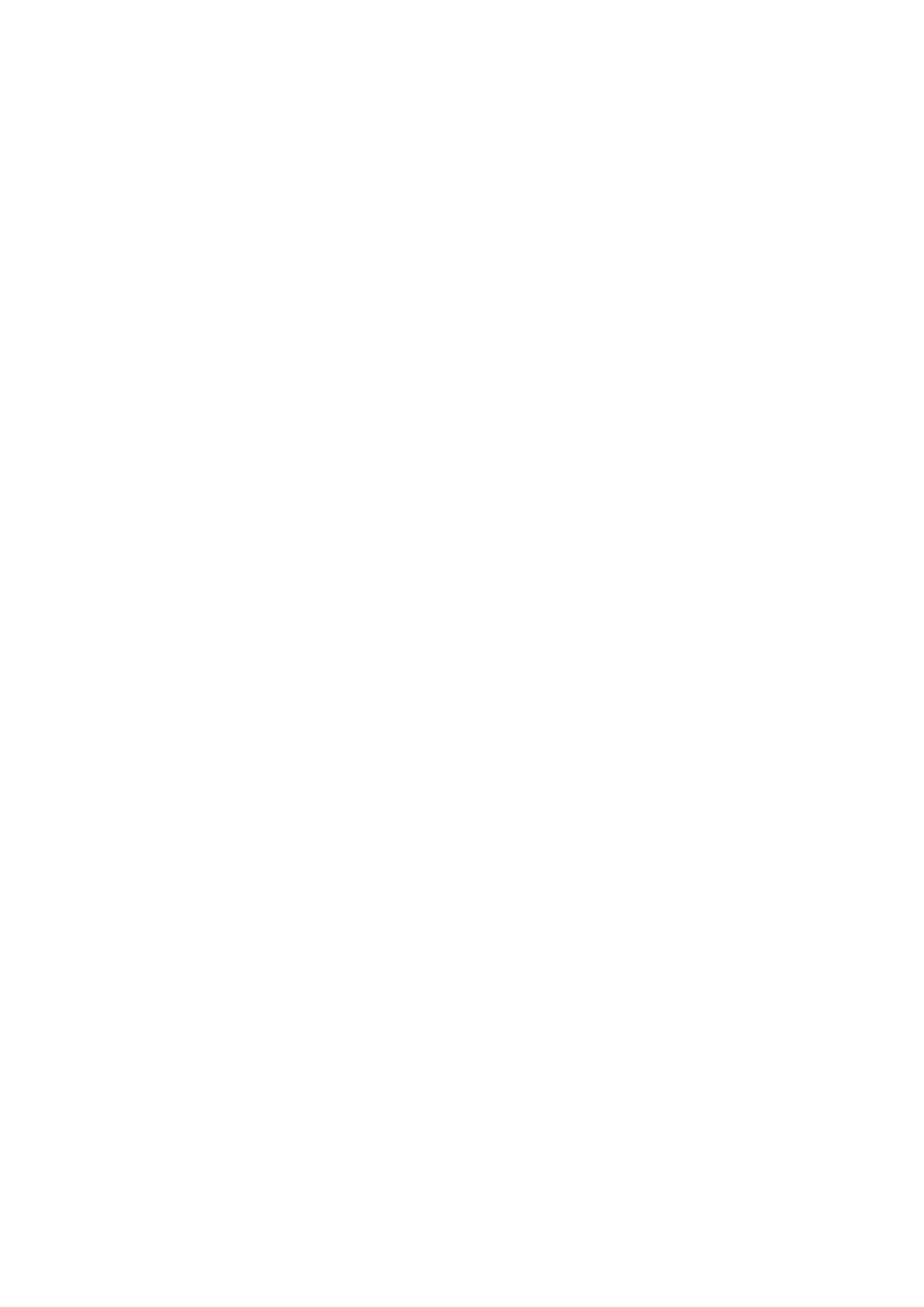

#### **1 Welcome**

The Chair welcomed everyone present.

#### **2 Apologies**

There were no apologies.

# **3 Declaration of Interest**

There were no declarations of interest.

## **4 Confirmation of Minutes**

Resolution number HW/2022/1

MOVED by Member B Wichman, seconded by Member B Burns:

That the Howick Local Board:

a) confirm the ordinary minutes of its meeting, held on Thursday, 2 December 2021, including the confidential section, as a true and correct record.

# **CARRIED**

#### **5 Leave of Absence**

There were no leaves of absence.

#### **6 Acknowledgements**

#### **6.1 Gaye Bryham**

That the Howick Local Board:

a) acknowledge Gaye Bryham of Pakuranga Heights was made an Officer of the New Zealand Order of Merit for sports and recreation for her leadership role in expanding accessibility to Sport and Recreational education

#### **6.2 Venkat Raman**

That the Howick Local Board:

a) acknowledge Venkat Raman of Pakuranga was appointed a Member of the New Zealand Order of Merit. In his role as editor for Indian Newslink for more than 20 years he has maintained a link to the home country culture for hundreds of thousands of Indian Kiwis.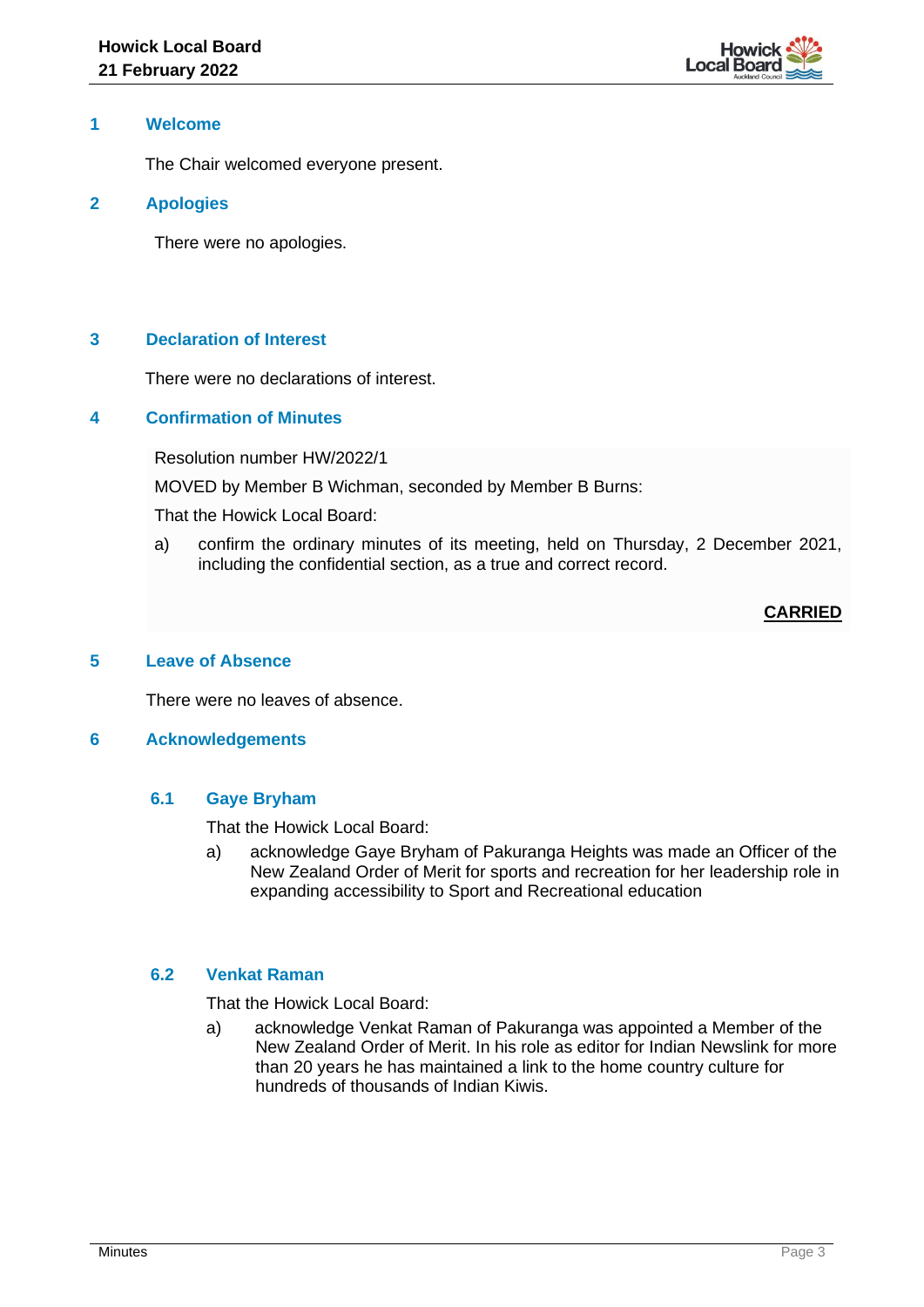

#### **6.3 Alan Stowers**

That the Howick Local Board:

a) acknowledge Alan Stowers of Whitford was appointed Member of the New Zealand Order of Merit for his significant service to the Samoan Community through fundraising and community initiatives, and his work with Samoa Victim Support.

# **7 Petitions**

# **7.1 Joanna George**

Joanna George was in attendance to address the Howick Local Board regarding changing the dog off leash hours at Mellons bay.

Resolution number HW/2022/2

MOVED by Chairperson A White, seconded by Deputy Chairperson J Spiller:

That the Howick Local Board:

a) Thank Joanna George and receive her petition.

#### **CARRIED**

#### **Attachments**

- A 21 February 2022 Howick Local Board Petition to extend dog off-leash times at Mellons Bay
- B 21 February 2022 Howick Local Board Comments from some of the signees of the petition

#### **8 Deputations**

#### **8.1 Julie Chambers of the Tamaki Estuary Environmental Forum**

Resolution number HW/2022/3

MOVED by Member K Bungard, seconded by Deputy Chairperson J Spiller:

That the Howick Local Board:

a) thank Julie Chambers of the Tamaki Estuary Environmental Forum for her deputation and attendance.

#### **CARRIED**

#### **Attachments**

A 21 February 2022 Howick Local Board - TEEF Annual Report

#### **8.2 Wendy D'Arcy of Portage Outrigger Canoe Club**

Resolution number HW/2022/4

MOVED by Member B Kendall, seconded by Member D Collings:

That the Howick Local Board:

a) thank Wendy D'Arcy of the Portage Outrigger Canoe Club for her deputation and attendance.

# **CARRIED**

#### **Attachments**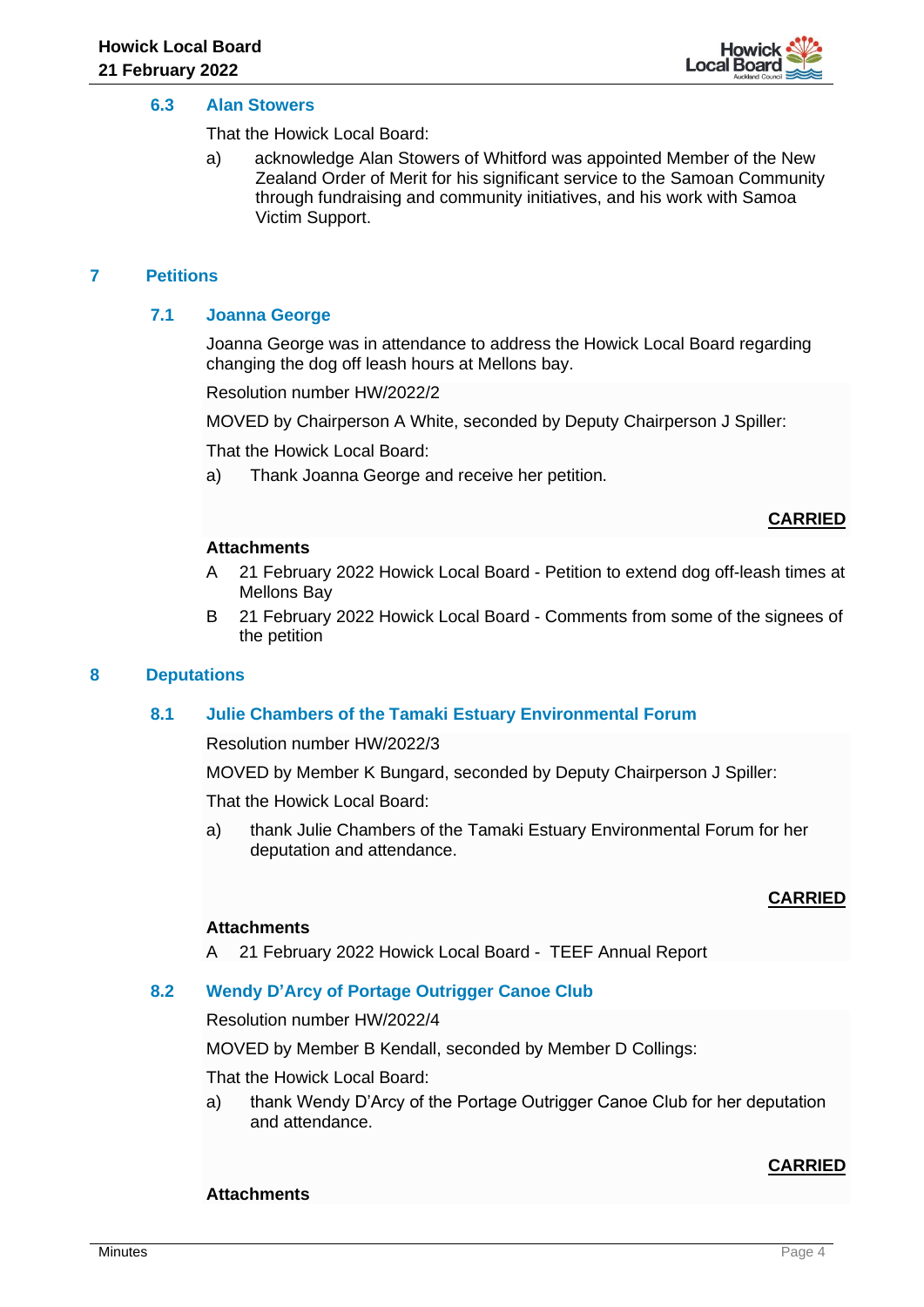

A 21 February 2022 Howick Local Board - Deputation Portage Outrigger Canoe Club

## **9 Public Forum**

Joanna George spoke to the petition under this item.

# **9.1 Joanna George**

Resolution number HW/2022/5

MOVED by Chairperson A White, seconded by Member M Turinsky:

That the Howick Local Board:

a) thank Joanna George for her presentation regarding changing the dog off leash hours at Mellons bay.

# **CARRIED**

# **10 Extraordinary Business**

#### **10.1 Extraordinary Business – Eastern Busway**

Resolution number HW/2022/6

MOVED by Member M Turinsky, seconded by Member D Collings:

That the Howick Local Board:

a) consider an extraordinary item regarding the Eastern Busway to finalise a board position ahead of the Auckland Transport Board meeting on Thursday, 24 February 2022.

# **CARRIED**

## **11 Governing Body Member update**

Resolution number HW/2022/7

MOVED by Member M Turinsky, seconded by Member B Wichman:

That the Howick Local Board:

a) receive the verbal reports from Cr Paul Young and Cr Sharon Stewart QSM.

# **CARRIED**

#### **12 Chairperson's Report**

Resolution number HW/2022/8 MOVED by Member M Turinsky, seconded by Member B Burns: That the Howick Local Board:

a) note the chairperson's written report.

# **CARRIED**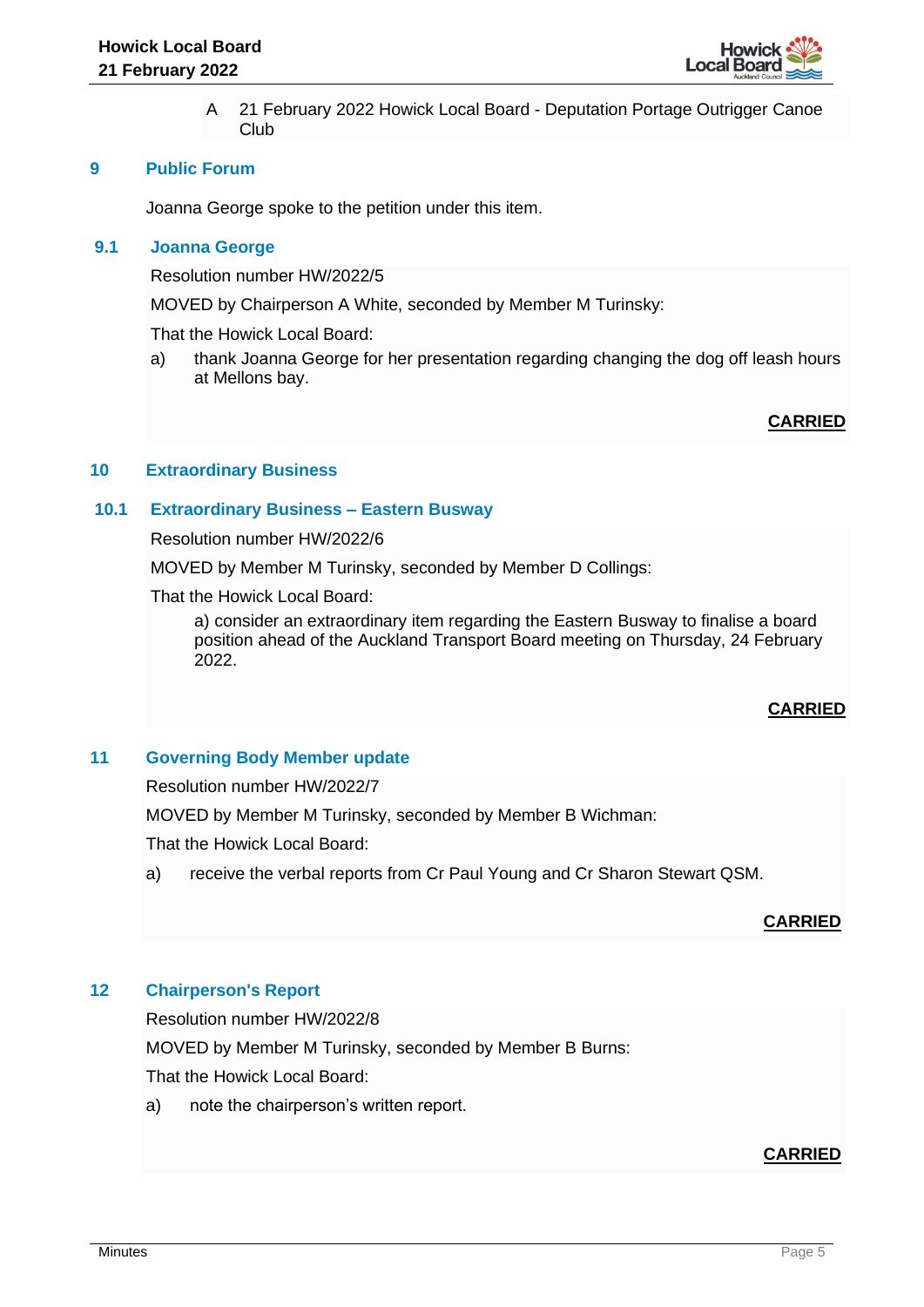

## **13 Urgent Decision - Celebrating Cultures Event**

Resolution number HW/2022/9

MOVED by Member B Burns, seconded by Member M Turinsky:

That the Howick Local Board:

- a) note the urgent decision made to proceed with cancelling the Celebrating Cultures event, scheduled to be held on the 19 March 2022, due to the risk posed by Covid-19.
- b) approve reallocating the unused event budget to another project in 2021/2022.

# **CARRIED**

#### **14 Urgent Decision - Movies in the Parks**

Resolution number HW/2022/10

MOVED by Member B Kendall, seconded by Member P Young:

That the Howick Local Board:

a) note the urgent decision made to proceed with cancelling the Movies in the Park event scheduled to be held at Livod Elsmore Park on the  $12<sup>th</sup>$  February 2022, due to the risk posed by Covid-19.

# **CARRIED**

#### **15 Urgent Decision - Music in the Parks Event**

Resolution number HW/2022/11

MOVED by Member B Wichman, seconded by Member P Young:

That the Howick Local Board:

a) note the urgent decision made to confirm the officer's recommendation to proceed with cancelling the Music in Parks Kiwi Classics event, scheduled to be held at Lloyd Elsmore Park on the 27th February 2022, due to the risk posed by Covid-19 and included as Attachment A to the agenda report.

# **CARRIED**

#### **16 Urgent Decision - Howick Local Board Feedback on Central Government's Resource Management System Reform Amendment Proposal**

Resolution number HW/2022/12

MOVED by Member M Turinsky, seconded by Member B Kendall:

That the Howick Local Board:

a) note the urgent decision to provide the board's feedback on the Central Government's Resource Management System Reform Amendment Proposal to be included in Auckland Council's submission.

#### **CARRIED**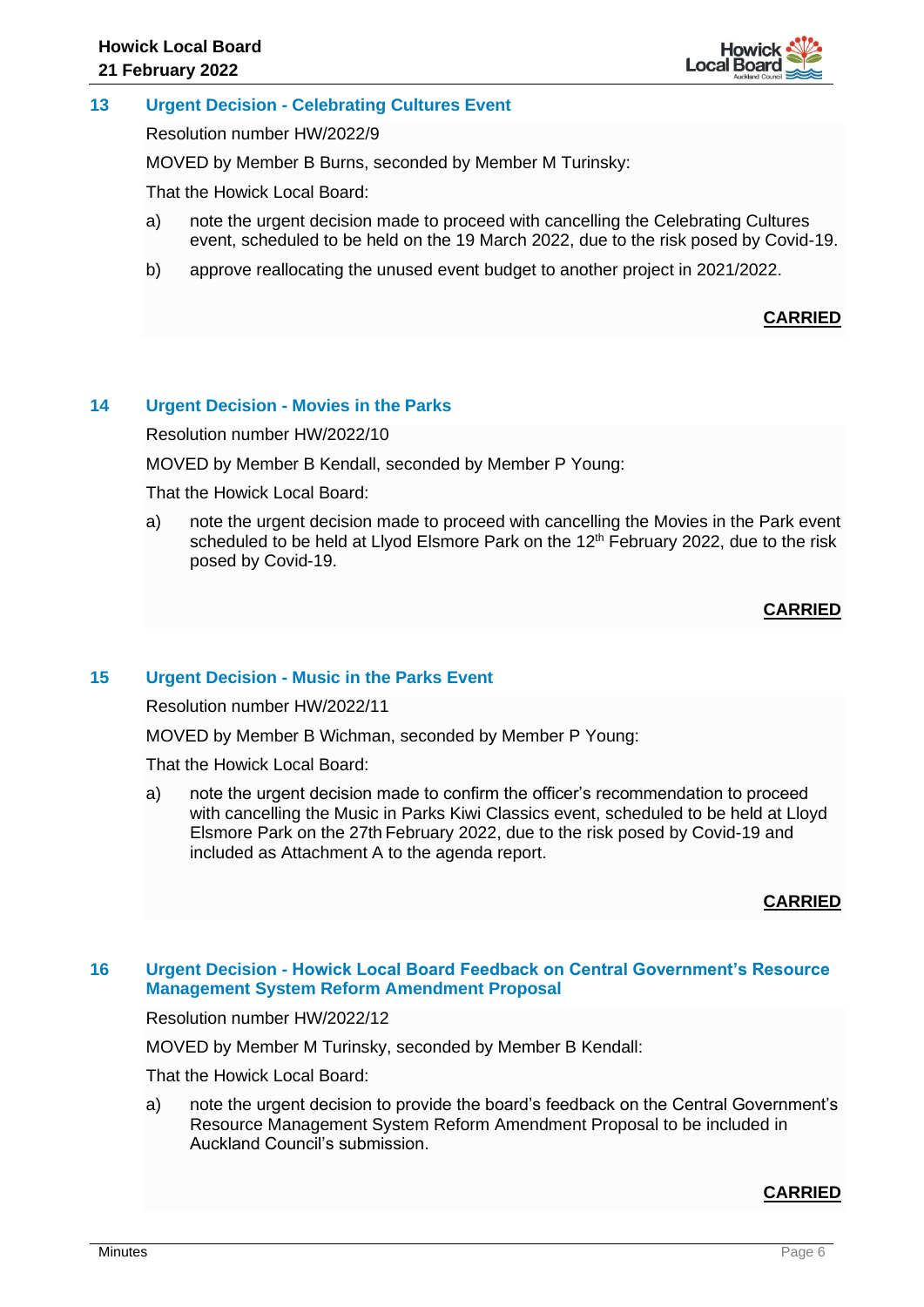

## **17 Public feedback on proposal to make a Freedom Camping in Vehicles Bylaw 2022**

Resolution number HW/2022/13

MOVED by Member M Turinsky, seconded by Deputy Chairperson J Spiller:

That the Howick Local Board:

- a) tūtohi / receive public feedback on the proposal to make a new Te Kaunihera o Tāmaki Makaurau Te Ture ā-Rohe Noho Puni Wātea ā-Waka 2022 / Auckland Council Freedom Camping in Vehicles Bylaw 2022 in this agenda report.
- b) supports the majority views of local respondents, and notes the following:
	- i. request the Bylaw Panel consider introducing an easy process to review rules for locations if they become a problem
	- ii. there should be an ability to apply for an exemption to the 2 day maximum stay rule for purposes such as Tangi and other purpose specific needs for longer stay. Limit exemption stay to 5 days.
	- iii. the Board has concerns about the enforcement of the bylaw. Enforcement must be sufficient.
	- iv. All provided areas should be near / close to public toilets and also nowhere near schools or day cares (even though they are self-contained, there should be toilets/water taps nearby)
	- v. All provided freedom camping areas should not affect the public being able to utilize car parks, or accessing basic public council offered facilities such as toilets, views, seating. Also, there should be no effect on the natural habitat in any way.
	- vi. suggest that freedom campers must have certified registered vehicles like a warrant, these could be checked at MTA vehicle testing stations and issued there so the guidelines are enforced (i.e. self-sustainable for toileting etc.).

# **CARRIED**

#### **18 Public feedback on proposal to make a new Signs Bylaw 2022**

Resolution number HW/2022/14

MOVED by Member B Kendall, seconded by Member B Burns:

That the Howick Local Board:

- a) Supports the Auckland wide feedback results in the Proposed Signs Byaw 2022, and notes the following:
	- i. The board suggests that, with all signage, a sustainable approach is added in, as thousands of short term plastic/corflute signage is put up and hard to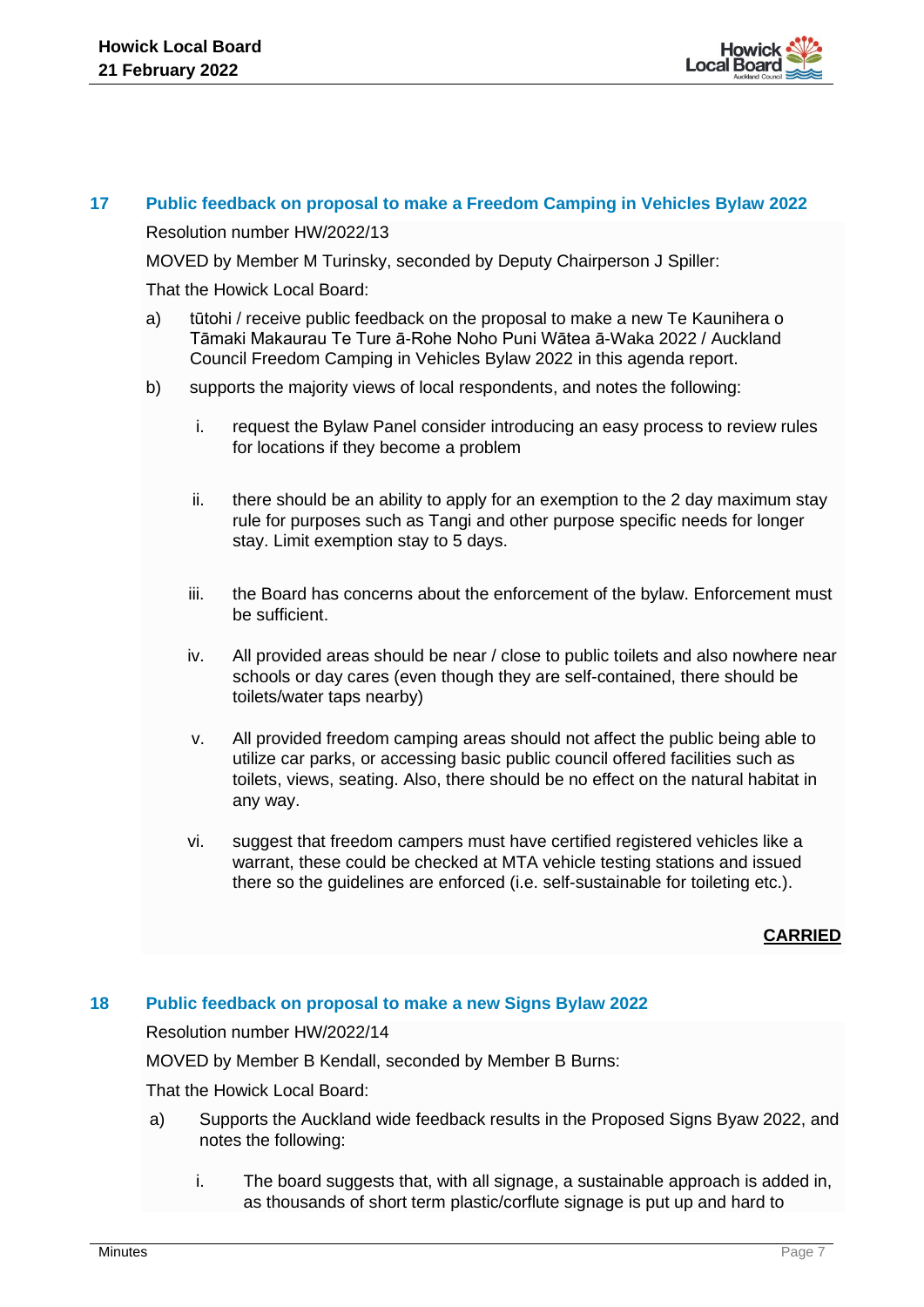

dispose of. It should be a prerequisite that all signage MUST be able to be recycled or if not, a proven method for disposing of his signage should be provided.

- ii. Only signage that should be allowed outside Schools or Daycares should be community focused billboards and nothing of a sexual, medical, religious or political nature.
- iii. The board suggests that in public areas, beaches, coastline, parks, etc, that have council related signage, the wording on the signs is enlarged and the number of signs are increased.
- iv. the controls in the bylaw need to be enforced promptly on receipt of complaints
- v. There should be a maximum allowable amount of election signs per person for Local Board and councillor combined per electorate. Visual pollution of signs during an elections is unpleasant and a distraction to drivers.

# **CARRIED**

Member M Turinsky took no part in the voting or discussion for this item.

# **19 Auckland's Water Strategy**

Resolution number HW/2022/15

MOVED by Chairperson A White, seconded by Deputy Chairperson J Spiller:

That the Howick Local Board:

- a) Supports the establishment of ways of working to develop robust partnerships to achieve mutual goals to ensure the supply of potable water to all Aucklanders.
	- a) Supports education/empowerment of our people through community engagement and provision of information appropriate to all ages and ethnicities.
	- b) Acknowledges that council must remain the legally responsible body that ensures all Aucklanders have an uninterrupted water supply
	- c) Acknowledges the council must maintain the existing storage capacity and upgrade infrastructure to ensure a safe, continuous water supply to meet present and future needs
	- d) Encourages the individual use of water storage tanks to supplement town supply; and additionally supports the investigation of options for capturing storm water runoff for commercial and industrial use where non-potable water is required
	- e) Supports the integration of water elements into future land development to enhance to Mauri of the land. Supports continuation of the monitoring of land management practices particularly the downstream effects of silt and rubbish into our waterways
	- f) Requests that urgent action be taken to ensure natural water ecosystems fresh water and coastal – are restored and protected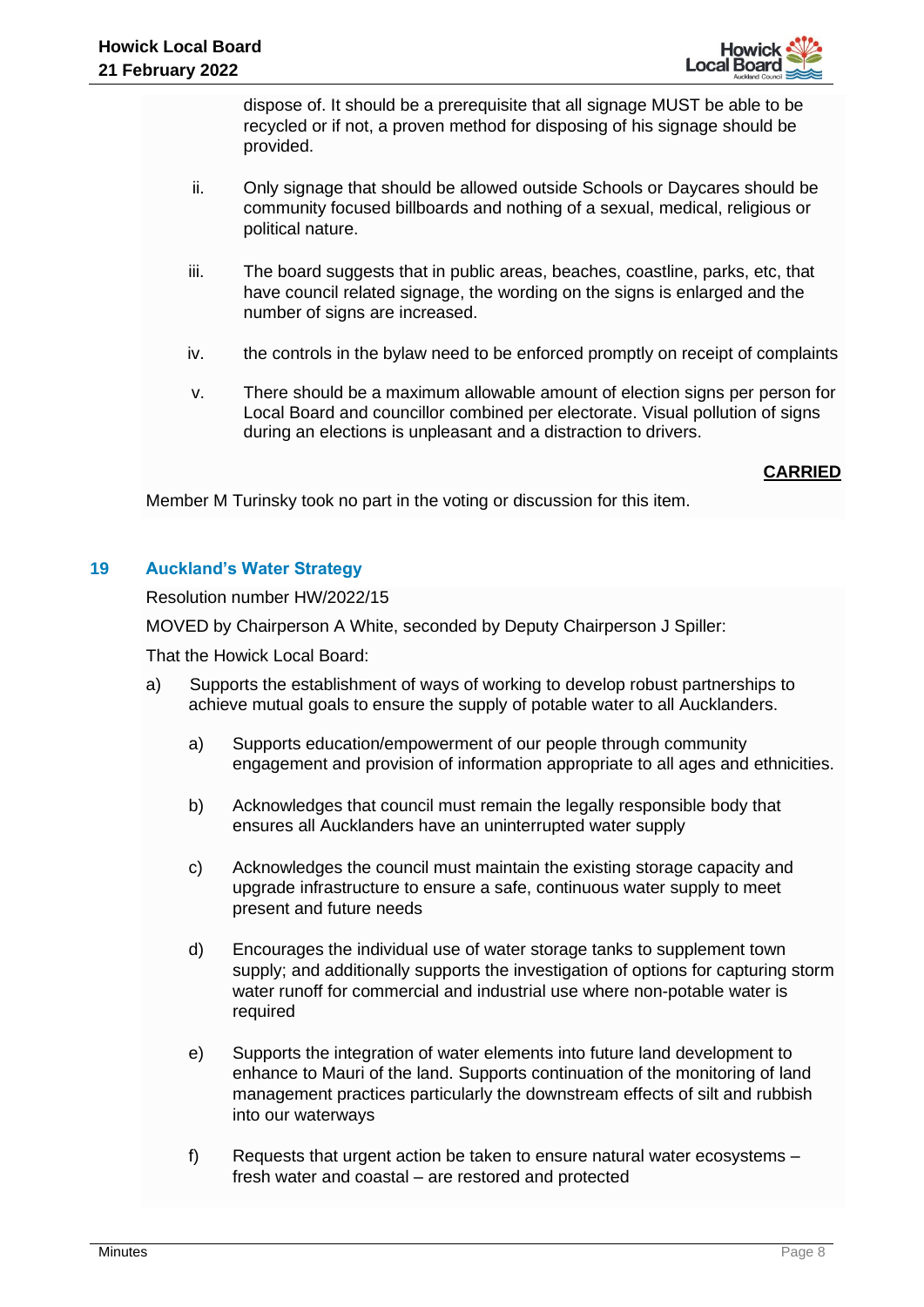

- g) Requests that encouragement and support be given to organisations focused on the care and protection of Auckland's waterways and harbours
- h) That Auckland Council prioritises providing up to date storm water infrastructure and planning for East Auckland. Planning teams should be implemented and create strategic urgent plans for problematic areas for all local boards to overview storm water issues, and deal with them in a timely manner.
- i) Council needs to make regular investigations and propose solutions to issues regarding overland flood plains and streams on private property. Landowners are often not managing pest plants and or dump rubbish in streams. In some cases, owners are illegally altering the stream banks or adding structure. These kinds of behaviours have serious knock on effects – especially in heavy rain events, and the damage caused to the environment and properties can be irreversible and the effects of silt and rubbish on our coast line is suboptimal.
	- j) Council needs more stream Water quality sensors which can trigger faster responses from the pollution hot line.
	- k) The Pollution hotline needs better resourcing, as does the Small Sites Compliance Team, to help prevent silt run off as the damage to marine environments is irreversible.
	- l) Notes the following:
		- i. Three waters stays as a council asset and as the primary provider and central government contributes large investment and the funding needed to keep the operational structure as it is, but to enable projects to be completed quickly with the budget needed.

# **CARRIED**

# **20 Māori Outcomes Annual Report - Te Pūrongo a te Kaunihera o Tāmaki Makaurau Ngā Huanga Māori 2020-2021**

Resolution number HW/2022/16

MOVED by Chairperson A White, seconded by Member M Turinsky:

That the Howick Local Board:

a) receive the annual Auckland Council Group Māori Outcomes Report: Te Pūrongo a Te Kaunihera o Tāmaki Makaurau Ngā Huanga Māori 2020-2021.

**CARRIED**

# **21 Quarterly Performance Report FY22 Q2**

Resolution number HW/2022/17

MOVED by Member M Turinsky, seconded by Member K Bungard:

That the Howick Local Board:

- a) receive the performance report for quarter two ending 31 December 2021.
- b) note the financial performance report in Attachment B of the agenda report will remain confidential until after the Auckland Council Group half-year results for 2021/2022 are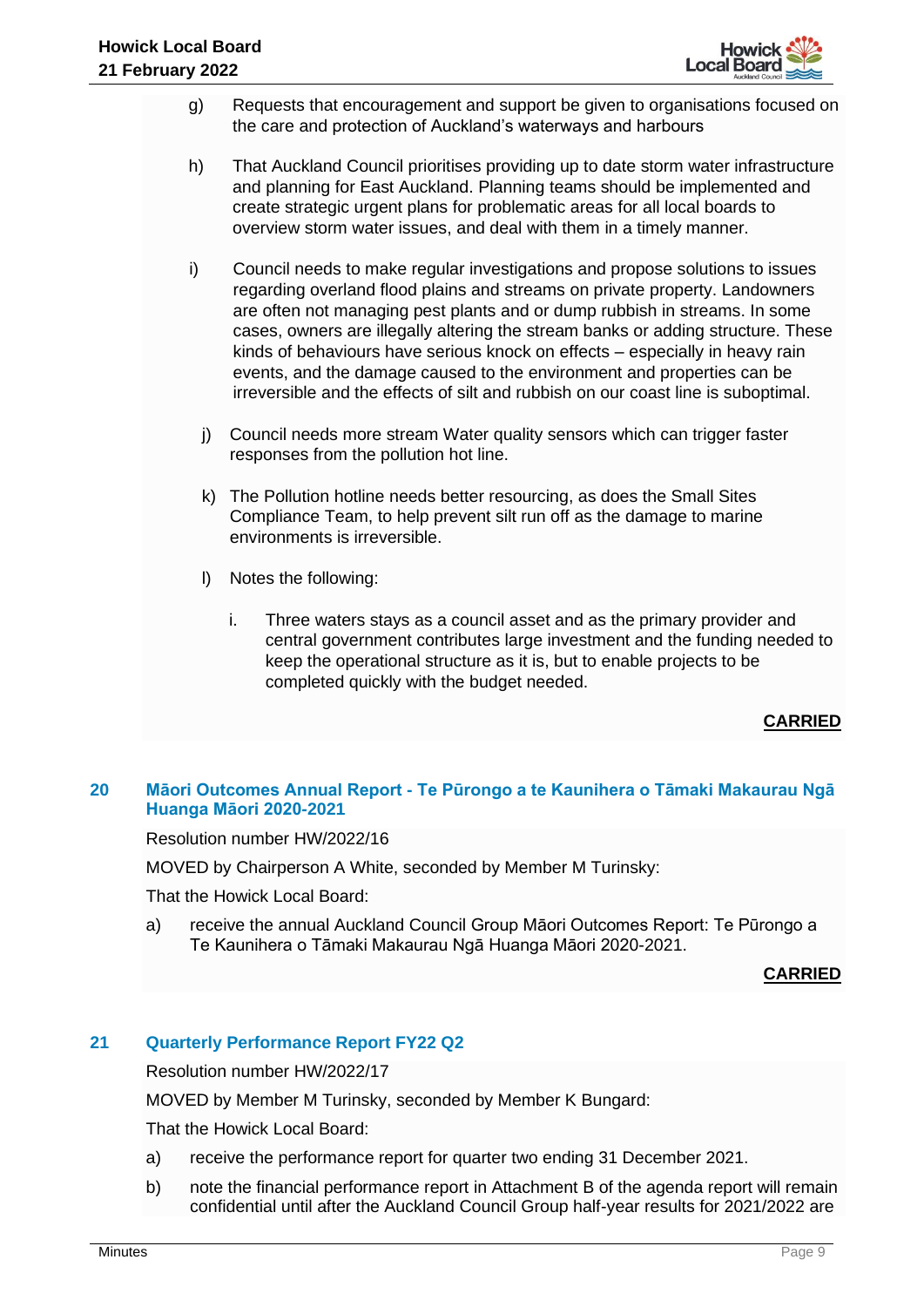

released to the New Zealand Exchange (NZX), which are expected to be made public on or about 28 February 2022

# **CARRIED**

## **22 Ngā Pou Taunaha o Aotearoa - New Zealand Geographic Board: recording of unofficial place names as official**

Resolution number HW/2022/18

MOVED by Deputy Chairperson J Spiller, seconded by Member B Kendall:

That the Howick Local Board:

- a) receive the report, including attachments which detail the unofficial place names in the local board area which are proposed to be made official
- b) supports the names to be made official via the fast-track process in the Howick Local Board area with the following exception:
	- i. with regards to the naming of Bucklands Beach as a beach (ID17465), the Howick Local Board suggests that the larger beach north of the area known as Grangers Point be named Big Bucklands Beach, and the smaller beach south of this area be known as Little Bucklands Beach. This would then align with local usage.
- c) notes the importance of officially recognising the name Howick (ID23197) because 2022 is the 175th anniversary of the arrival of the Royal New Zealand Fencible Corps to the area.

**CARRIED**

# **23 Proposed Auckland Council submission on the Hākaimangō-Matiatia Marine Reserve application**

Resolution number HW/2022/19

MOVED by Deputy Chairperson J Spiller, seconded by Member B Kendall:

That the Howick Local Board:

- a) Supports the need for a greater proportion of the Hauraki Gulf to be protected by the creation of marine reserves.
- b) Suggests, however, that it would be preferable to have a marine reserve in a place were:
	- i. There is less boat traffic
	- ii. No need for buoys to mark off the area.
	- iii. It is quieter under water [it has been recently discovered how many marine species need to make and use sound as part of feeding and breeding]
	- iv. There is better chance to have a wide range of bio diversity and abundance and as a consequence better populate the Haruaki Gulf.
	- v. It is safer and more enjoyable to dive due to good water clarity etc.
- c) Provides the attached document as further context to the board's feedback.

# **CARRIED**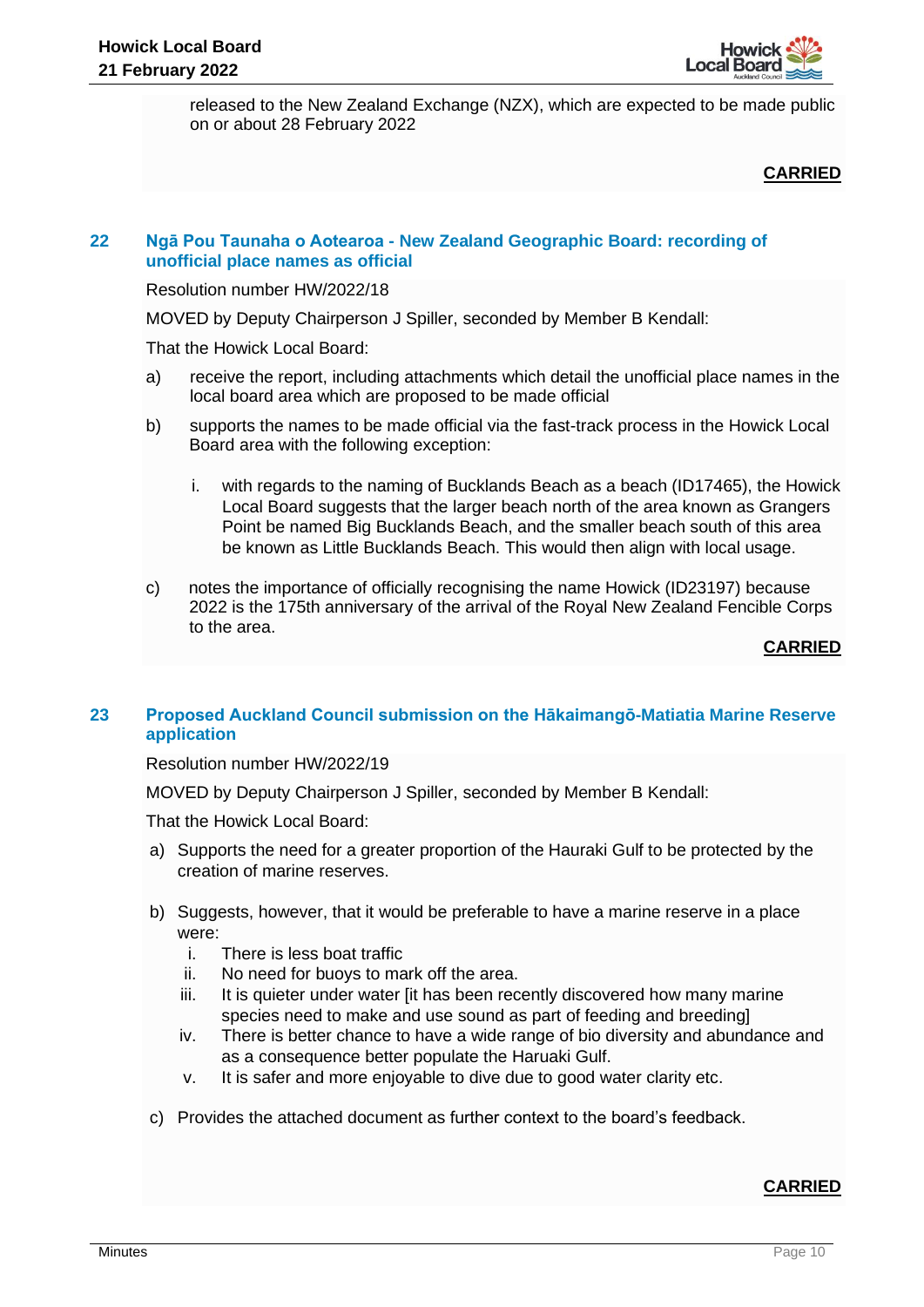

## **Attachments**

A 21 February 2021 Howick Local Board - Context to Feedback

#### **24 Auckland Transport - proposed speed limit changes (Tranche 2A)**

Resolution number HW/2022/20

MOVED by Deputy Chairperson J Spiller, seconded by Chairperson A White:

That the Howick Local Board:

- a) acknowledges and thanks all those who submitted.
- b) provides the following feedback:
	- i. Supports the reduction of the speed limit on Aviemore Drive from 60km/h to 50km/h
	- ii. Does not support the reduction of the speed limit from 50k/h to 30 km/h on Dillimore Avenue and Latham Avenue.
	- iii. Does not support the reduction of the speed limit from 50k/h to 30 km/h on Millen Avenue but recommends that investigation be carried out to ascertain a need for a 40km/h School Speed Zone in the vicinity of the school.
	- iv. Notes the following:
		- i. that unsafe driving, poor enforcement, road quality, and road maintenance were important issues identified in the public feedback

# **CARRIED**

#### **25 Proposed Auckland Council submission on the Kia kaha ake te tiakina o ngā puna wai-inu/Improving the protection of drinking-water sources: Resource Management (National Environmental Standards for sources of Human Drinking Water) Regulations 2007**

Resolution number HW/2022/21

MOVED by Deputy Chairperson J Spiller, seconded by Member B Kendall:

That the Howick Local Board:

a) acknowledge that the proposed amendments are technical in nature and defer to the expertise of Council's technical staff in preparing a submission.

# **CARRIED**

#### **26 Workshop records**

Resolution number HW/2022/22

MOVED by Member B Wichman, seconded by Member K Bungard:

That the Howick Local Board:

a) note the workshop records for workshops held on 2, 9 and 16 December, 27 January, 3, 10 and 17 February.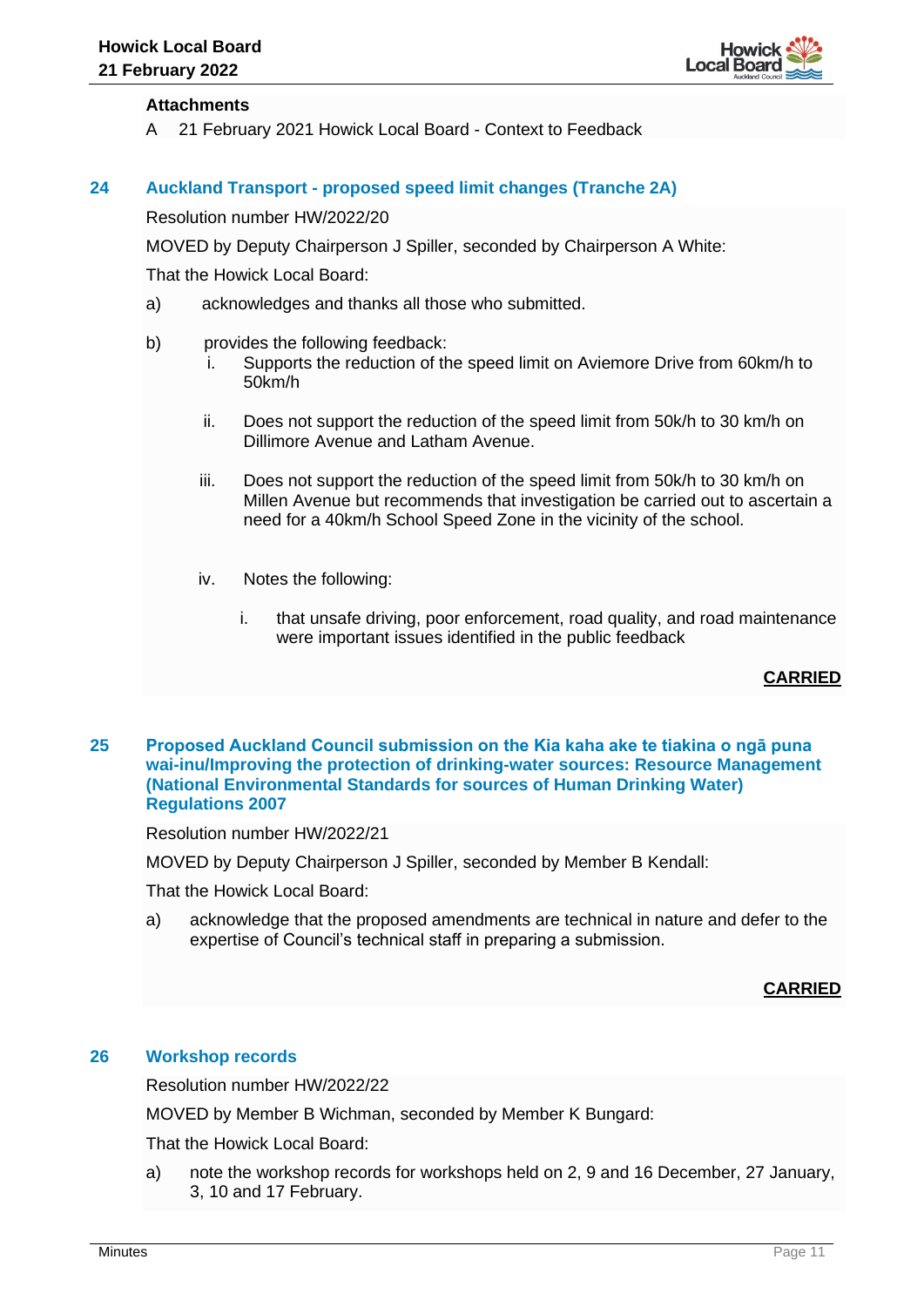

# **CARRIED**

# **27 Governance forward work calendar**

Resolution number HW/2022/23

MOVED by Member M Turinsky, seconded by Member B Burns:

That the Howick Local Board:

a) note the governance forward work calendar included in the agenda report.

# **CARRIED**

# **28 Consideration of Extraordinary Items**

#### **28.1 Extraordinary item - Eastern Busway**

Resolution number HW/2022/24

MOVED by Member M Turinsky, seconded by Member B Wichman:

That the Howick Local Board:

- i. Notes resolution number HW/2021/191 passed in good faith at the Howick Local Board Business Meeting 15 November, 2021
- ii. does not support the proposed Eastern Busway route, over the estuary and via the Burwood residential community at this stage, due to insufficient evidence to justify the proposal.

Member D Collings moved an amendment to the original recommendation as follows:

MOVED by Member D Collings, seconded by Member B Wichman:

iii. request Auckland Transport reconsider the original option which was within the Ti Rakau Drive road corridor without the deviations proposed in the latest plan.

A division was called for, voting on which was as follows:

| <u>For</u>               | <b>Against</b>             | <b>Abstained</b> |
|--------------------------|----------------------------|------------------|
| Member K Bungard         | Member B Burns             |                  |
| Member D Collings        | Deputy Chairperson J       |                  |
| Member B Kendall         | Spiller                    |                  |
| <b>Member M Turinsky</b> | <b>Chairperson A White</b> |                  |
| Member B Wichman         | Member P Young             |                  |
|                          |                            |                  |

The motion was declared CARRIED by 5 votes to 4. MOVED by Member M Turinsky, seconded by Member B Wichman:

The substantive motion was put:

That the Howick Local Board:

i. Notes resolution number HW/2021/191 passed in good faith at the Howick Local Board Business Meeting 15 November, 2021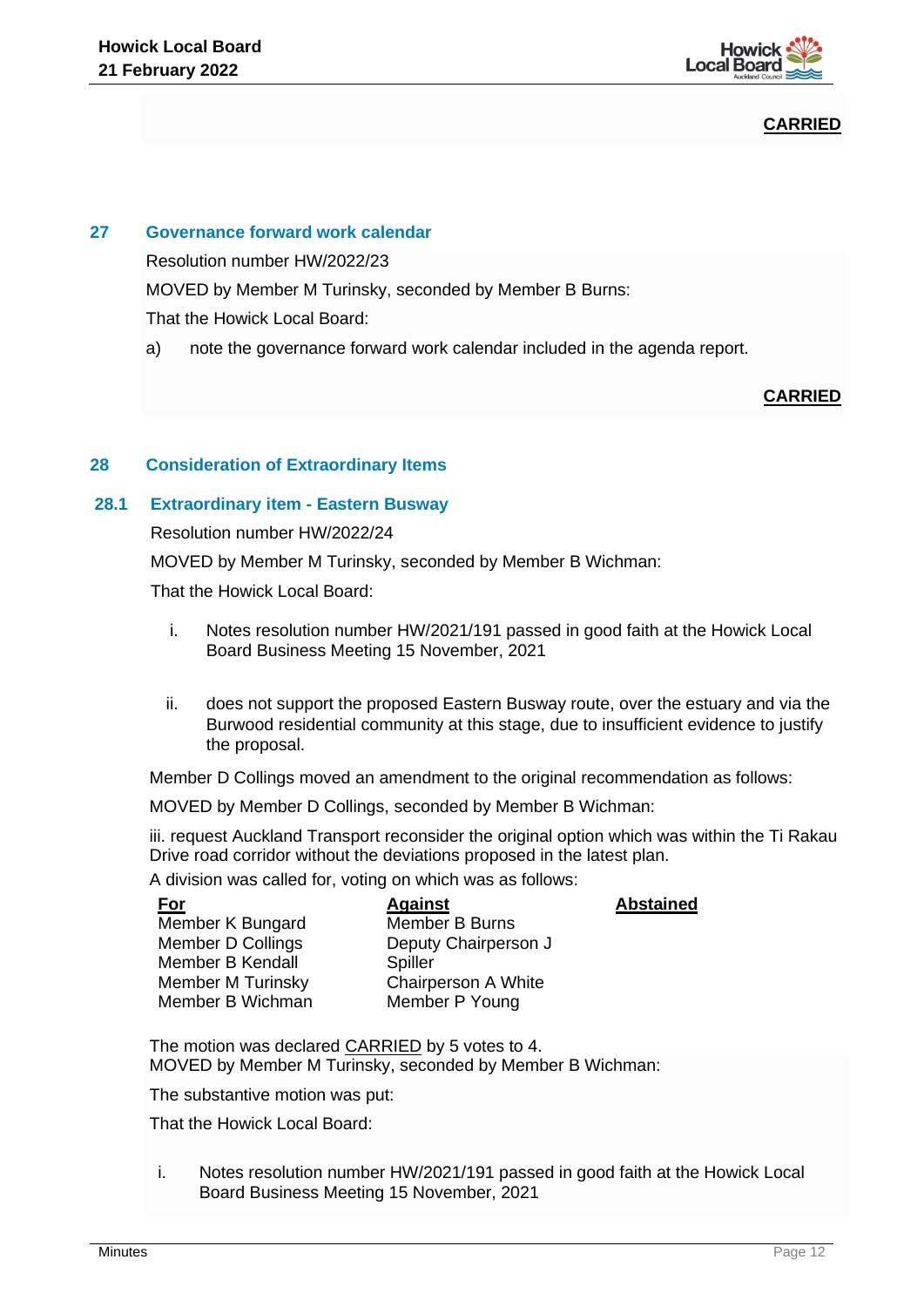

**Abstained**

- ii. does not support the proposed Eastern Busway route, over the estuary and via the Burwood residential community at this stage, due to insufficient evidence to justify the proposal.
- iii. request Auckland Transport reconsider the original option which was within the Ti Rakau Drive road corridor without the deviations proposed in the latest plan.

That the Howick Local Board:A division was called for, voting on which was as follows:

| <u>For</u>               | <b>Against</b>        |
|--------------------------|-----------------------|
| Member K Bungard         | <b>Member B Burns</b> |
| <b>Member D Collings</b> | Deputy Chairperson J  |
| Member B Kendall         | Spiller               |
| <b>Member M Turinsky</b> | Chairperson A White   |
| Member B Wichman         | Member P Young        |

The motion was declared CARRIED by 5 votes to 4.

#### **29 Procedural item to exclude the public**

Resolution number HW/2022/25

MOVED by Chairperson A White, seconded by Deputy Chairperson J Spiller:

That the Howick Local Board:

a) exclude the public from the following part(s) of the proceedings of this meeting.

The general subject of each matter to be considered while the public is excluded, the reason for passing this resolution in relation to each matter, and the specific grounds under section 48(1) of the Local Government Official Information and Meetings Act 1987 for the passing of this resolution follows.

This resolution is made in reliance on section 48(1)(a) of the Local Government Official Information and Meetings Act 1987 and the particular interest or interests protected by section 6 or section 7 of that Act which would be prejudiced by the holding of the whole or relevant part of the proceedings of the meeting in public, as follows:

| Reason for passing this<br>resolution in relation to<br>each matter                                                                                                                      | Particular interest(s) protected (where<br>applicable)                                                                                                                                                                                                                                                                                                                                                                                                                                                              | Ground(s) under<br>section 48(1) for the<br>passing of this<br>resolution                                                                                                                                   |
|------------------------------------------------------------------------------------------------------------------------------------------------------------------------------------------|---------------------------------------------------------------------------------------------------------------------------------------------------------------------------------------------------------------------------------------------------------------------------------------------------------------------------------------------------------------------------------------------------------------------------------------------------------------------------------------------------------------------|-------------------------------------------------------------------------------------------------------------------------------------------------------------------------------------------------------------|
| The public conduct of the<br>part of the meeting would<br>be likely to result in the<br>disclosure of information<br>for which good reason for<br>withholding exists under<br>section 7. | $s7(2)(c)(i)$ - The withholding of the<br>information is necessary to protect<br>information which is subject to an<br>obligation of confidence or which any<br>person has been or could be compelled to<br>provide under the authority of any<br>enactment, where the making available of<br>the information would be likely to prejudice<br>the supply of similar information or<br>information from the same source and it is<br>in the public interest that such information<br>should continue to be supplied. | s48(1)(a)<br>The public conduct of<br>the part of the<br>meeting would be<br>likely to result in the<br>disclosure of<br>information for which<br>good reason for<br>withholding exists<br>under section 7. |

#### **C1 Quarterly Report**